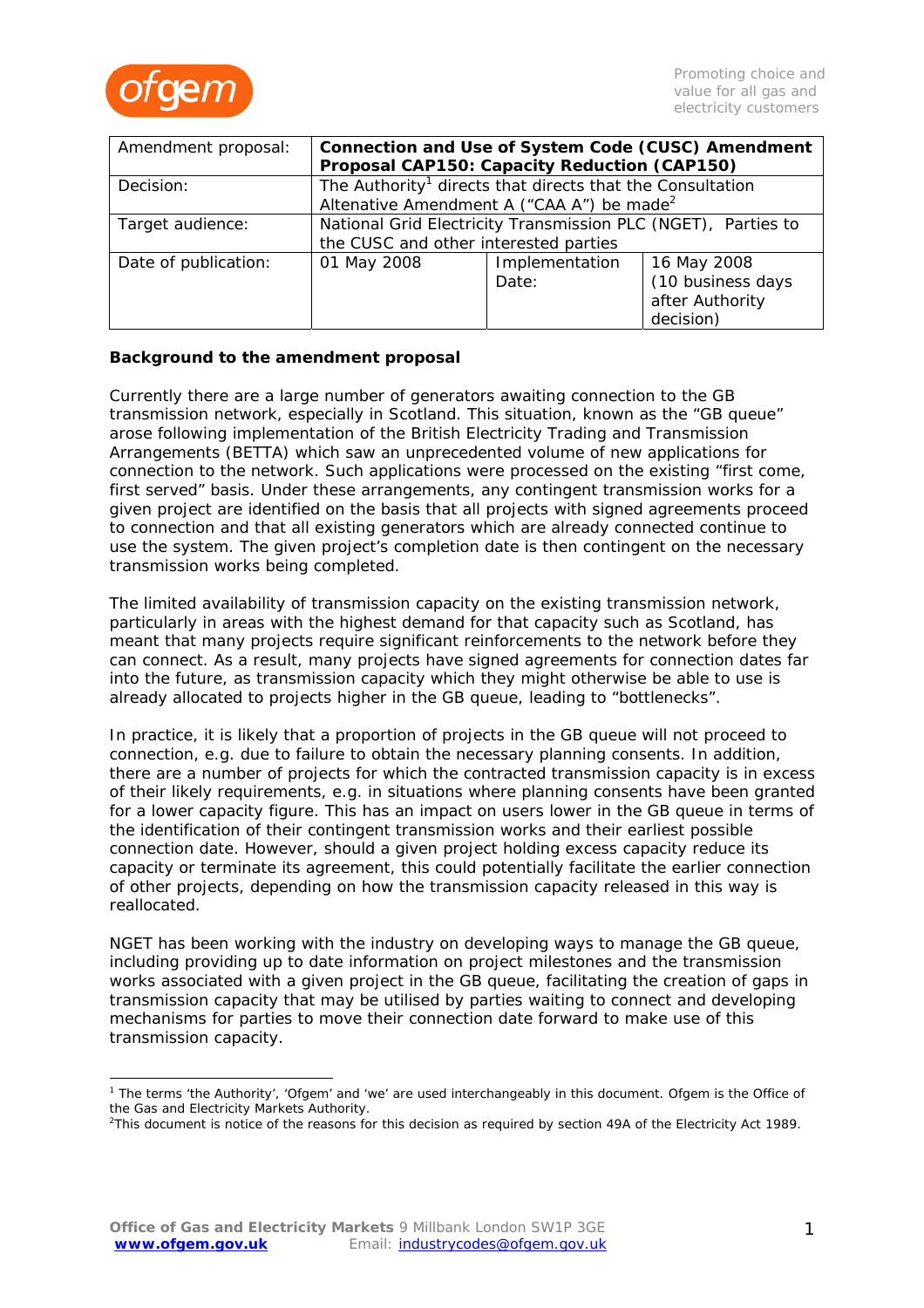CAP150 was proposed by NGET as part of these initiatives and seeks to facilitate the creation of gaps in the GB queue by providing a framework under which NGET may release transmission capacity which is unlikely to be required by a given project.

#### **The original amendment proposal**

CAP150 was raised by NGET on 29 June 2007. The main intention of CAP150 is to facilitate the creation of gaps in the GB queue by enabling NGET to reduce the contracted capacity figure of projects which are not progressing, or are deemed unlikely to progress, according to agreed milestones set out in the associated construction agreement.

The original amendment seeks to provide a framework for NGET to monitor project progress throughout the construction phase and to reduce its contracted capacity where NGET reasonably believes the project will be unable to use the contracted capacity by the completion date, e.g. if the contracted capacity is inconsistent with a project's consented capacity (or it has failed to obtain consents) or the developer's construction programme is inconsistent with the completion date. The effect of the capacity reduction process is intended to be similar to that in which the user submits a Modification Application to reduce the contracted capacity, and the standard Modification Application fee would apply in relation to the costs associated with processing the change. The process of reducing the capacity would also involve a reassessment of the transmission works to meet the reduced capacity figure, and the user would pay for costs in relation to any transmission works that have been done which are no longer required as a result of the capacity reduction.

The framework under the original amendment includes two stages: an informal process and a formal process. Under the informal process NGET would, having identified a project it considers incapable of generating the contracted capacity by its completion date, approach the relevant user for clarification and set out the basis of its concerns, e.g. with reference to the information provided by the user through the quarterly report and under the Grid Code, and information available as to the project's consents status. The user would have 15 business days to respond. If NGET is satisfied that its concerns had been addressed, it would confirm this to the user in writing. Otherwise NGET could initiate the formal process by issuing a formal Notice of Intent, confirming NGET's intention to apply a capacity reduction. The user would have a further 15 days to respond before NGET would issue a formal Notice of Reduction to the user, to take effect 15 business days later. Within 3 months of the Notice of Reduction taking effect NGET would issue an agreement to vary the relevant agreement to reflect any changes in the transmission works associated with the change to the contracted capacity. In addition, the formal process includes a mechanism for the user to refer the Notice of Reduction to the Authority for determination, in the event that any disputes have not been resolved during the earlier stages of the process. Any such referral must take place within 15 business days of the issue of the Notice of Reduction.

The above framework applies directly to all users with construction agreements associated with contracted Transmission Entry Capacity (TEC), including distributed generators with a Bilateral Embedded Generation Agreement (BEGA). For a distributed generator (DG) holding a Bilateral Embedded Licence exemptable Large power Station Agreement (BELLA) and for Relevant Embedded Small Power Stations and Relevant Embedded Medium Power Stations affected through the Statement of Works process, the relevant provisions are applied via the construction agreement held by the Distribution Network Operator (DNO) for the associated transmission works.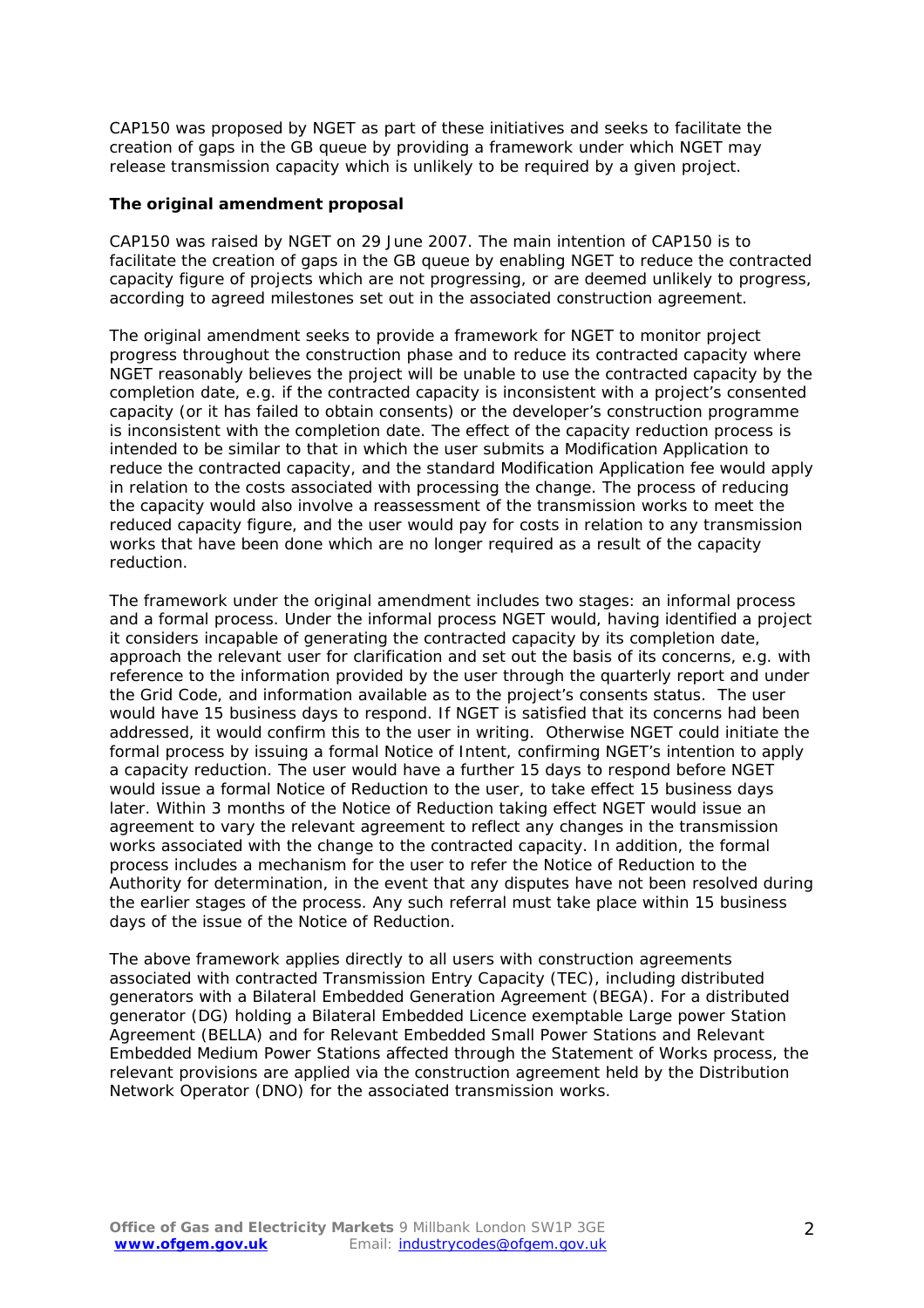The proposer considered that CAP150 would better facilitate applicable CUSC objectives (a) and (b). It argued that by improving the level of certainty over the capacity connecting CAP150 would help facilitate efficient transmission investment, and that it would also allow NGET to release capacity to parties that are able to use it thereby facilitating competition. NGET also argued that through the inclusion of checks and balances, including the right of referral to the Authority, the process ensures a user's capacity cannot be revised inappropriately.

### **Working group alternative amendment (WGAA**)

The CAP150 working group developed one working group alternative amendment (WGAA), which was proposed by EDF Energy. The WGAA differs from the original amendment proposal in that it seeks to terminate the construction agreement for the affected projects, rather than reducing the contracted capacity. On termination the usual termination provisions would apply and the user would become liable for the secured amount (either the Final Sums Liabilities or the amount due under the Interim Generic User Commitment (IGUC) arrangements) due under the construction agreement.

As is the case for the original amendment, the framework under the WGAA involves an informal process and a formal process. While the informal process is similar to that described above for the original amendment proposal, the WGAA follows a different formal process which is initiated by NGET issuing a Notice of Intended Termination. The user is given the opportunity to submit a Modification Application, otherwise the agreements are terminated within 15 business days of the Notice of Intended Termination. In the case of DG where the construction agreement is held by the DNO, the DNO would be served with the Notice of Intended Termination and where it is associated with a BELLA then that BELLA would also be terminated. If the user submits a Modification Application then that would be processed in the normal manner, including the right for the user to refer the resulting Modification Offer to the Authority for determination.

The proposer of the WGAA argued that the amendment would provide an incentive for users to behave properly with regard to their CUSC obligations, and an efficient process for NGET to penalise those who act improperly, without the legal implications associated with notifying the Authority that the user is in breach of the CUSC. The majority of the working group believed that the WGAA did not better facilitate the applicable CUSC objectives, on the basis that it is too severe and would introduce additional project risk.

# **Consultation alternative amendments (CAA A, CAA B, CAA C)**

NGET issued a consultation on CAP150 on 5 October 2007, and three consultation alternative amendments (CAAs) were raised by respondents to the consultation.

The CAA A was raised by Heysham Offshore Wind Ltd and proposes to amend the original amendment proposal to prevent inconsistent treatment between users holding a BELLA and those holding a BEGA. The proposer noted that for a project holding a BELLA a reduction in capacity may result in the project no longer being classified as Large under the Grid Code. As a result the BELLA would no longer be appropriate as the project would change from an Embedded Exemptable Large Power Station to an Embedded Small Power Station, such that the capacity reduction would lead to a requirement for the DNO to submit a Request for a Statement of Works. However, if the same project initially held a BEGA rather than a BELLA then the original amendment proposal would lead to a reduction in TEC and the BEGA agreement would continue to apply. The proposer of the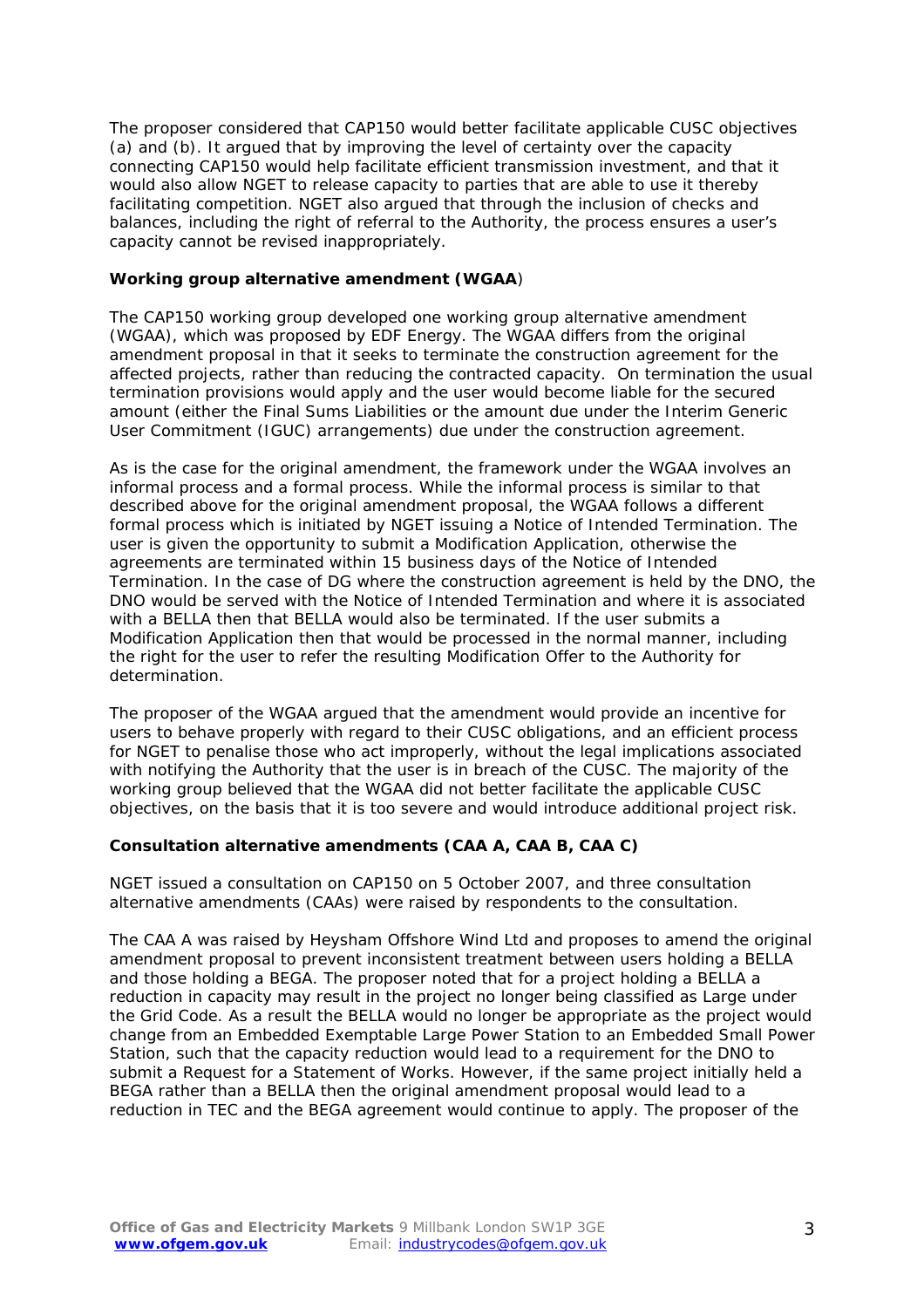CAA A argued that the user would not have anticipated this issue when choosing whether to apply for a BEGA or a BELLA. The CAA A includes additional clauses which ensure that BELLAs and BEGAs are treated in a consistent manner, by treating a project holding a BELLA in the situation described above on the same basis as if its original application had resulted in a Request for a Statement of Works. The proposer argues that this would better facilitate the applicable CUSC objectives by preventing any possible discrimination against users with a BELLA.

The CAA B was raised by Gunfleet Sands Ltd and proposes to amend the legal drafting of the WGAA to meet the express aims of the WGAA regarding termination for BELLAs, by correctly linking termination of the BELLA with termination of the DNO construction agreement rather than the distribution agreement. The proposer argued that this would prevent the introduction of unwarranted BELLA termination provisions.

The CAA C was raised by Gunfleet Sands II Ltd and proposes to amend the WGAA to include the amendments proposed under both CAA A and CAA B.

#### **CUSC Panel3 recommendation**

The CUSC Panel (the Panel) discussed the proposal at its meeting of 29 February 2008. The outcome of the Panel recommendation vote as to whether each proposal better facilitated the applicable CUSC objectives was:

| Original | - Yes unanimously                       |
|----------|-----------------------------------------|
| WGAA     | - No majority                           |
| CAA A    | - Yes unanimously                       |
| CAA B    | - Equal split – 4 voted Yes, 4 voted No |
| CAA C    | - Equal split - 4 voted Yes, 4 voted No |
| BEST     | - CAA A by a majority of 7 out of 8     |

The Panel considered that the consultation alternative amendment proposal CAA A best facilitated achievement of the Applicable CUSC Objectives, and therefore recommended it for Authority approval.

#### **The Authority's decision**

**The Authority has considered the issues raised by the amendment proposal and the final Amendment Report (AR) dated 28 March 2008. The Authority has considered and taken into account the responses to NGET's consultation on the amendment proposal which are attached to the AR4. The Authority has concluded that:** 

- **1. implementation of CAA A will better facilitate the achievement of the applicable objectives of the CUSC5; and**
- **2. directing that the amendment be made is consistent with the Authority's**  principal objective and statutory duties<sup>6</sup>.

<sup>5</sup> As set out in Standard Condition C10(1) of NGET's Transmission Licence, see:

 $^3$  The CUSC Panel is established and constituted from time to time pursuant to and in accordance with the section 8 of the CUSC.

<sup>4</sup> CUSC amendment proposals, amendment reports and representations can be viewed on NGET's website at http://www.nationalgrid.com/uk/Electricity/Codes/systemcode/amendments/

http://epr.ofgem.gov.uk/document\_fetch.php?documentid=5327

<sup>6</sup> The Authority's statutory duties are wider than matters which the Panel must take into consideration and are detailed mainly in the Electricity Act 1989.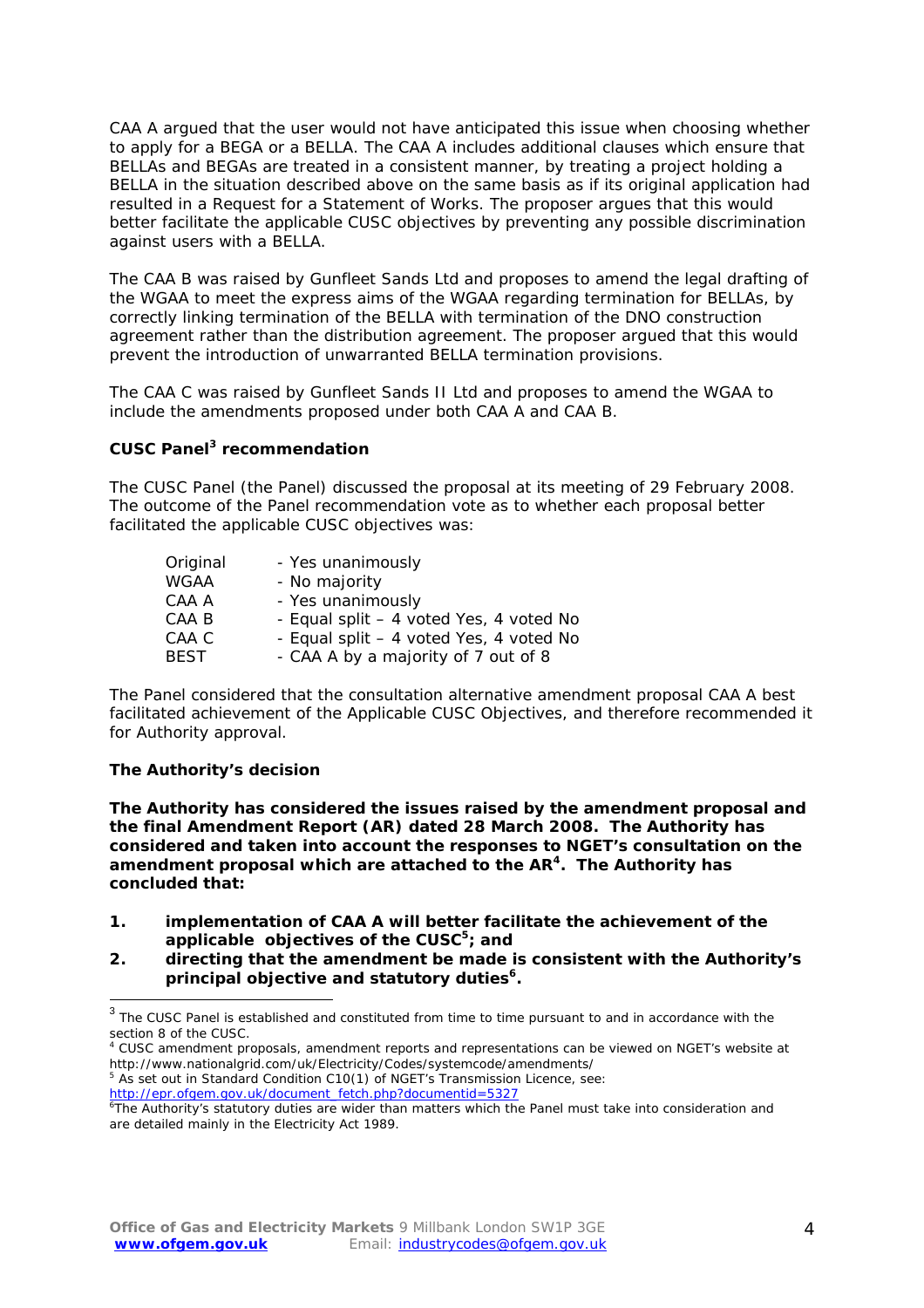#### **Reasons for the Authority's decision**

Ofgem has considered the views of the Panel as well as those expressed by respondents to NGET's consultation, and agrees with the Panel recommendation that both the original proposal and the consultation alternative amendment proposal CAA A better facilitate achievement of the Applicable CUSC Objectives. Ofgem also agrees with the Panel recommendation that, of these two proposals, CAA A best facilitates achievement of the Applicable CUSC Objectives. Ofgem also considers that the CAA A is consistent with the Authority's wider duties.

Given the limited availability of transmission capacity on the existing transmission network, particularly in areas with the highest demand for that capacity such as Scotland, the issues relating to the GB queue are exacerbated where developers' contracted capacity does not reflect their actual requirements or where they are unable to progress the project according to agreed timescales.

The current arrangements already take account of the fact that there may be some uncertainty as to the project requirements at the time the agreement is entered into, by allowing the user to submit a Modification Application or seek to terminate its agreement should its requirements subsequently change. Failure to do so is likely to mean that the user will ultimately be unable to meet its obligations under the construction agreement. While the construction agreement includes provisions which allow NGET to terminate the agreement in certain circumstances, in practice these provisions alone provide limited incentive to users to voluntarily give up contracted capacity which the project is unlikely to require. In addition, the remedy of termination may not be proportionate in all cases.

The proposer of CAP150 identified an issue whereby the current arrangements effectively allow developers to hoard capacity until a late stage in the project. CAP 150 and its alternatives seek to address this by providing an additional tool for the efficient management of capacity. While the details of the proposals differ, they each provide a framework for NGET to monitor project progress against agreed milestones, to raise any concerns with the user, and to release transmission capacity in circumstances where NGET reasonably believes that a given project is unlikely to use its contracted capacity by the completion date but where the user has failed to submit a Modification Application or to terminate its agreement.

Having given careful consideration to the respective merits of the original proposal and its alternatives compared to the existing CUSC baseline, and taking into account the views of the Panel and respondents to NGET's consultation, Ofgem considers that both the original proposal and consultation alternative CAA A would better facilitate the applicable CUSC objectives, although the CAA A would do so to a greater extent than the original.

We note that where a user retains contracted capacity which is unlikely to be used, this has consequences for other users in terms of the identification of their contingent works and their earliest possible connection date. However, should such excess contracted capacity be relinquished, then this could potentially facilitate the earlier connection of other projects, depending on its timing and how the transmission capacity released in this way is reallocated. Both the original proposal and the CAA A enable NGET to accelerate the release of excess contracted capacity, while having the same effect on the user as if they had submitted a Modification Application.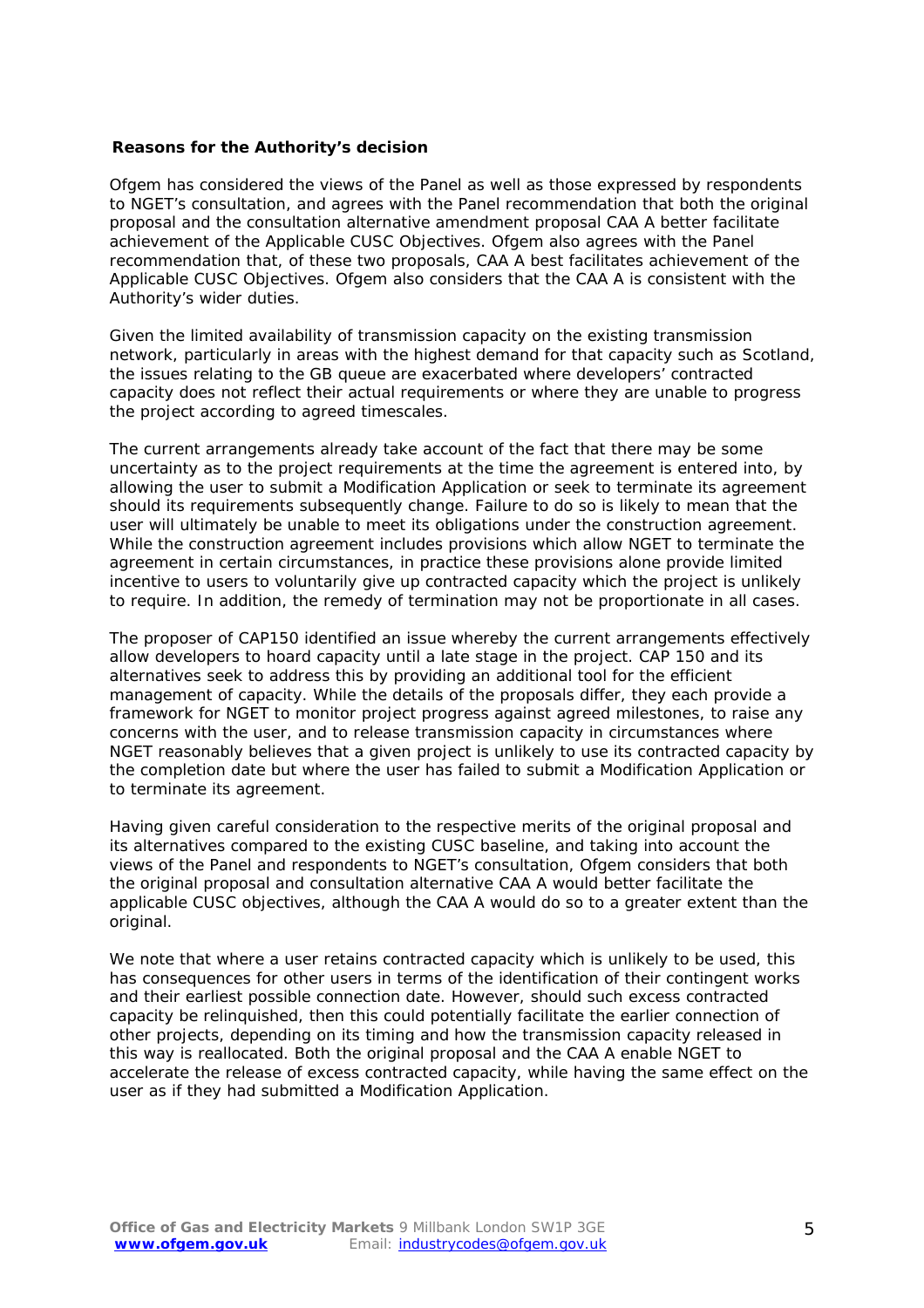Ofgem considers that these proposals would better facilitate applicable CUSC objectives (a) and (b). By improving the level of certainty over the actual capacity connecting, the proposals would help facilitate efficient transmission investment. They also provide a mechanism stopping the progression of transmission investments which will not be required by a given project. They would facilitate effective competition in electricity generation by enabling NGET to release transmission capacity, at an earlier stage than it would otherwise, to parties that are able to use it, reducing barriers to entry. Ofgem agrees that the framework introduced by CAP150 should apply to all projects with an associated construction agreement, including BELLAs and Relevant Embedded Small Power Stations and Relevant Embedded Medium Power Stations for which the construction agreement is held by the DNO. Ofgem also notes that the informal stage of the framework provides the user with opportunity to address any concerns before the formal stage is initiated, which in turn provides the user a further right of referral to the Authority. Ofgem considers that these measures should ensure that NGET would not initiate the capacity reduction process without due cause, and that the proposals would have minimal impact on project risk. However, while we agree that users should have the right of referral we expect that parties should seek to resolve issues prior to referral to the Authority.

Ofgem also considers that the CAA A has additional benefits over the original proposal in dealing with the situation where a project with a BELLA is no longer classed as Large under the Grid Code following a reduction in capacity. We do not consider that the alternatives involving termination (WGAA, CAA B, CAA C) would better facilitate the applicable CUSC objectives than either the original proposal or CAA A. While these alternatives have similar benefits in terms of facilitating the release of transmission capacity, we consider that they would increase project risk and are more likely to lead to disputes. We also consider that the remedy of termination may not be proportionate in all cases.

Overall, Ofgem considers that the CAA A best facilitates the applicable CUSC objectives and should be implemented.

Ofgem notes the concerns raised by respondents as to the practicalities of the process. In the light of these concerns we welcome NGET's commitment to undertake a postimplementation review. We note that these concerns included the need for clarity as to the materiality thresholds for triggering the capacity reduction process. We consider that further clarification in this respect may minimise the need for referrals to the Authority. In addition, a number of wider issues were raised in relation to the GB queue, which we note NGET are considering as part of its ongoing work on GB queue management. As part of this work it may also be beneficial to consider the extent to which the current level of application fees creates a barrier to parties seeking to reduce contracted capacity. Finally, in terms of the application of the proposal to DG projects for which the construction agreement is held by the DNO, we note there is an interaction with the provisions introduced by CAP097, which provide the framework by which the construction agreement is entered into through the Statement of Works process. As an area of further work it may be beneficial to develop in more detail the contractual provisions between NGET, the DNO and DG in order to define rights and obligations associated with the "developer capacity" introduced by CAP150.

#### **Decision notice**